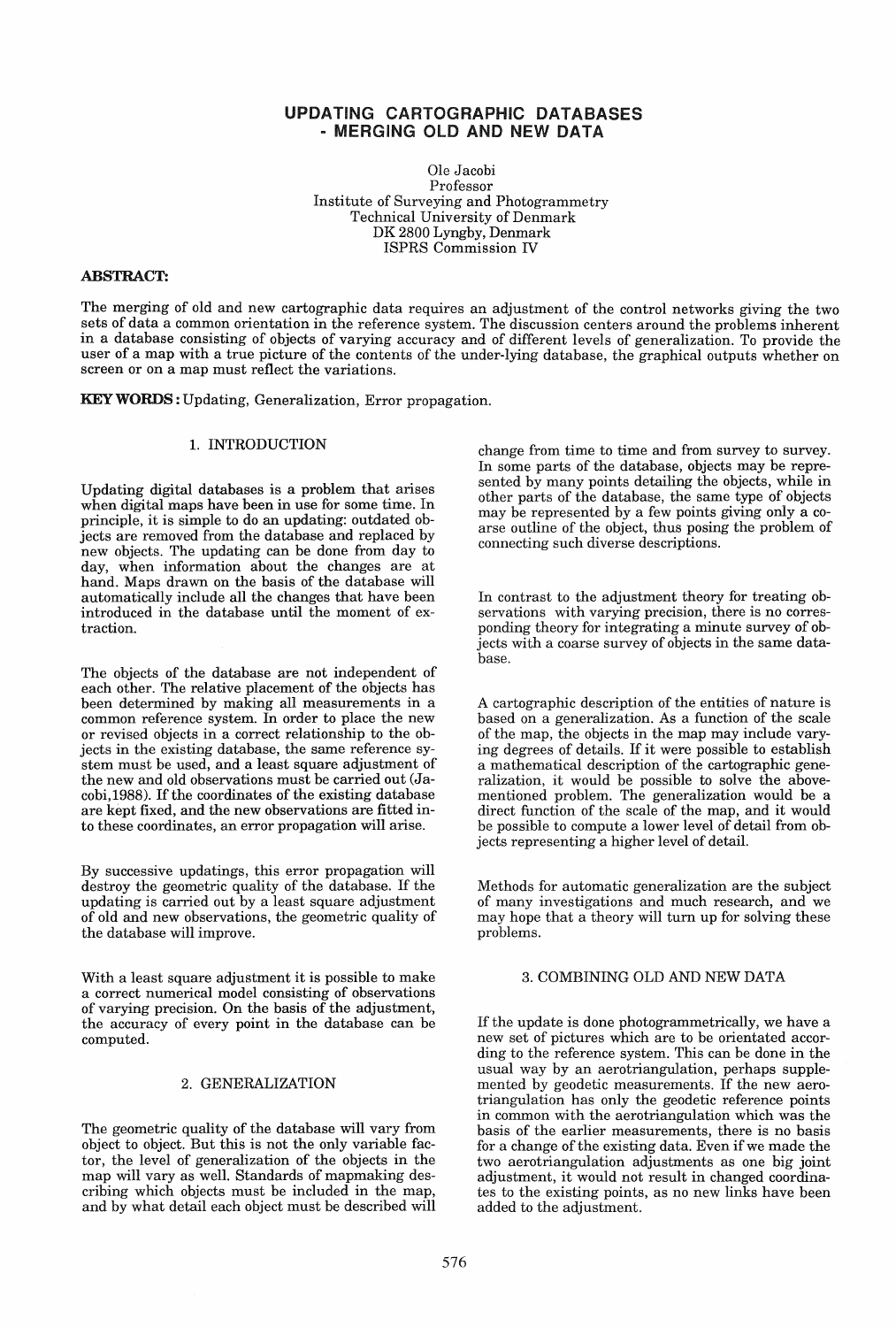If the new aerotriangulation is to be fitted into the existing aggregation of points, common transfer points have to be established between the two sets of pictures. Such transfer points will give the necessary links between the new and the old measurements and make a joint adjustment possible.

Which points to choose, then? As several years have passed between the taking of the pictures, it can be difficult to find recognizable points which have not been moved and which have the right size. Apart from the control points which can be found again and signalled, it is necessary to look out points already in the database and measure them anew.

In Denmark, experiments have been done with the road gratings used for channelling rain water. The gratings are squares of 30 by 30 centimetres and situated at the edge of the road close to the pavement. It has proved in practice that without signalling the gratings, it is possible to measure them in pictures of a scale larger than 1:10.000, and an accuracy test has shown that the photogrammetric measurements have a standard deviation of approximately 6 centimetres. In an ordinary photogrammetric measurement, 60% to 70% of the gratings will be measured. The rest are covered by cars, trees etc. and may have to be measured from the ground.

However, it is too late to measure such transfer points at the time of the updating. For this purpose, points have to be chosen and measured when the first digital map is made.

With a modern analytical instrument,it is possible to make an automatic search for all the gratings in the existing database, and they can be found again and measured in the new pictures. Other self-signalling objects like pylons or roof corners can also be considered.

A joint adjustment of the old and the new aerotriangulation combined with the gratings which are measured in both sets of pictures will give new values to the absolute orientation in the old as well as the new models. Thereby, the points in the database acquire new changed coordinates, not only in the area where the up-dating is taking place, but also in the surrounding area.

## 4. CHANGE OF COORDINATES OF STATIONARY OBJECTS

Objects that are not changed in nature may have their coordinates in the database changed. The cause of such changes may be the updating of the reference system, whereby all points in the database will change. In other cases, the change may be caused by a local updating. The least square adjustment will include points in the neighbourhood and result in small changes of coordinates of objects that have not been moved in nature.

If the geometric quality of the database is to be main-

tained or improved, such changes of coordinates are inevitable, and it is therefore important to build up procedures that can manage such changes.

A consequence of this is that coordinates are not fit as keys in tables. Keys in relational databases must not change values. The key must identify an object as long as the object exists (Date,1985). If coordinates are used as keys, they must be updated whenever the map is updated, and it would be difficult to locate all the tables using the coordinates as keys and make the proper corrections. If the key is made as an identifier connected to a point in the database, and if this point is included whenever coordinates are moved, the connection between map and attribute table is preserved.

This will only solve some of the problems related to updating. In addition to tables with attribute data, there are special thematic maps showing land registry or utilities. It is very important that these thematic maps are in geometric agreement with the basic map, if they are to overlap each other. When the basic map is updated and points in some area are moved, there will no longer be agreement between the two maps. Pipelines or parcel boundaries may be displaced in relation to buildings and roads. Updating of the basic map must be followed up by an updating of all thematic maps in the same area. The thematic maps may be scattered in different institutions, and it can be quite a job to locate all the maps. That being done, how should the updating be carried out?

It would not be possible to make the updating by a least square adjustment of observations, because the thematic maps are made more or less independently of the basic maps, and because the method of survey and the observations are often unknown.

The movement of the coordinates in the basic map must be a function of where the points are placed in the horizontal plane. Such a method based on a subdivision of the plane in triangles followed up by a linear affine transformation inside the triangles is described in (Petersen, 1989). The method is used in Denmark for updating digital databases.



TRIANGLE TRANSFORMATION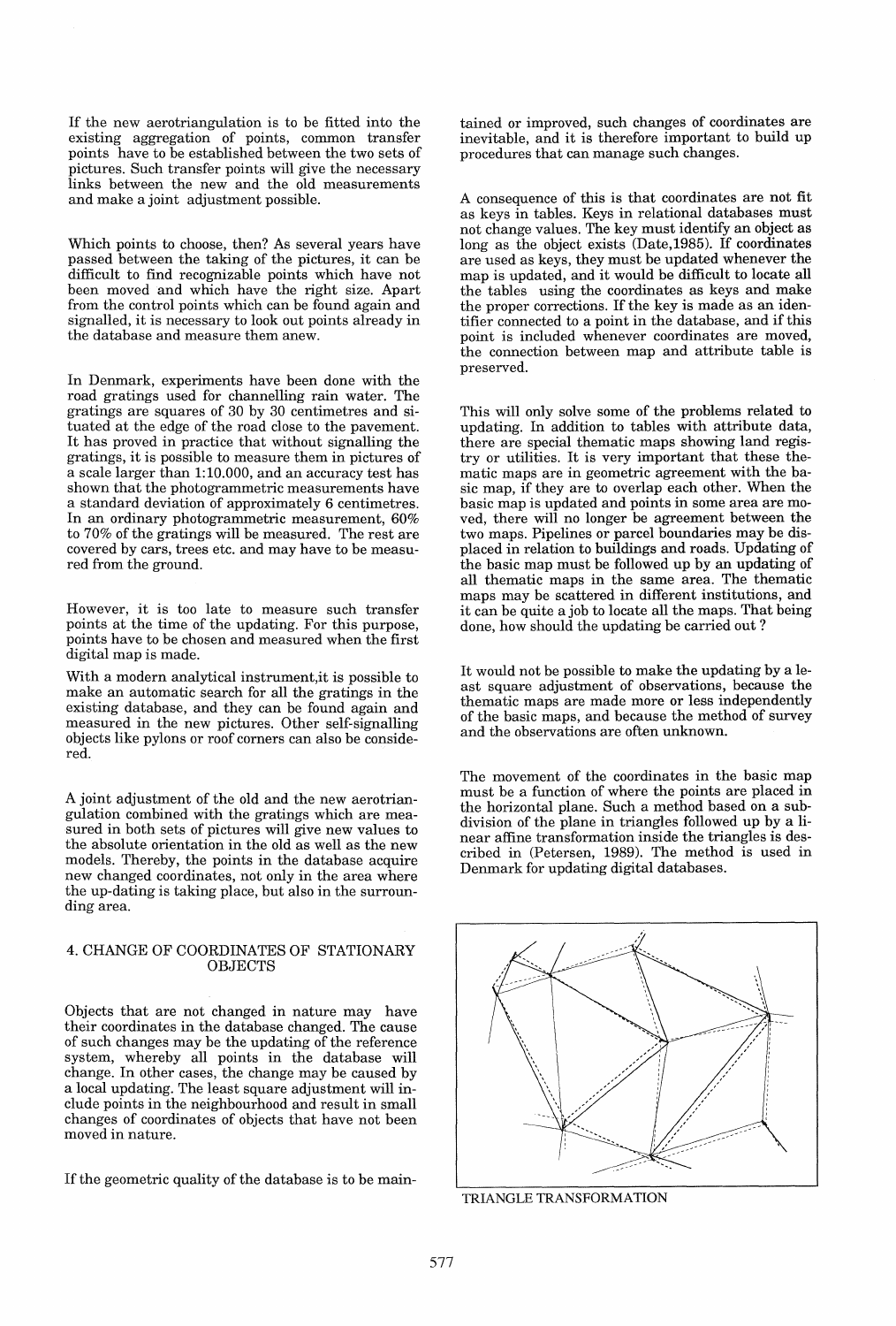Every updating must be identified by the date of the relevant survey and an indication of the area involved. This would be a natural part of the code of origin described in (Jacobi,1991). It would then be possible to check if a basic map or a thematic map have been through the same updating, and if not, to find the transformation that will reestablish the geometric agreement.

Transformation parametres describing how every point in the plane is to be moved constitute important information that should be stored for later use. These transformations are just as important to store as the aerotriangulations and control network adjustments in order to preserve a workable database.

#### 5. TREATING A DATABASE WITH VARIABLE AC-CURACY AND VARYING LEVELS OF DETAIL

The classical graphical map is divided into sheets. Each sheet is made in a particular scale, and as a consequence of the scale, with a particular level of generalization. The geometric accuracy of the objects in the map is fitted to the scale of the map in such a way that the geometric accuracy is greater than the drawing accuracy. This is usually put between 0.2 and 0.5 millimetres. All points in a sheet will have the same accuracy, and all objects will be described with the same level of generalization. The scale of the map and the level of generalization will only change when changing to another sheet.

For the map-user it is fairly easy to estimate the accuracy and level of detail in a graphical map. The use of cartographic standards for map-making makes it possible for the experienced map-user to develop an understanding of what information can be extracted from the map, and of the accuracy of that information.

When we change to a digital database that is periodically updated, the database will include points of different accuracy. By a least square adjustment it is possible to compute the accuracy of every point in the database, but how can this information be shown to the map-user?

#### 6. KEEPING THE EXISTING STANDARDS FOR MAPS

The simplest, and perhaps the most correct method of solving this problem is to maintain the cartographic standards that have been developed and refined over many years, and make the computer programs adapt to these standards. The maps that are shown on the computer screens and drawn on the plotters must comply with the cartographic standards.

When the user wishes to have a chosen area displayed, the computer will search for the accuracy of the points in the database included in this area. The point of least accuracy will determine the greatest scale that can be used for the display. If the user tries to make a display in a greater scale, the computer



will come up with a warning.

The method is rather easy to program, and it safeguards the database against misuse.

An automatic generalization method would make it possible to use a analogous procedure for choosing the map content. There is as close a connection between the scale of the map, the map content and the level of generalization as there is between the accuracy and the scale of the map. The scale of the map should be chosen according to the objects with the lowest level of generalization, and with an automatic generalization procedure, it would be possible to bring all the objects in the chosen area on the same level of generalization.

## 7. USER-CONTROL

The experienced map-user who has a knowledge of data capture, error theory and cartography may want a system where he is free to chose any scale for display. In this case, it is important to make a user-interface that gives the user the possibility of getting information about the accuracy of every point in the database, and about the level of detail of each object in the database.

In the graphical map, the concentration of information is so high, that it will be difficult to find space for additional information about accuracy without disturbing the cartographic expression. But a user working on a graphical workstation will have tools from the Graphical User Interface (GUI) to display the additional information. Pointing with the cursor at an object on the screen could make a pop- up window appear with the information on origin, accuracy and level of generalization. A colour scheme could be used to display difference in accuracy or level of generalization of many objects in an area and give an overall view.

#### 8. CONCLUDING REMARKS

Some considerations regarding updating of digital databases are presented in this paper. At this time, only a few of the proposed methods have been developed